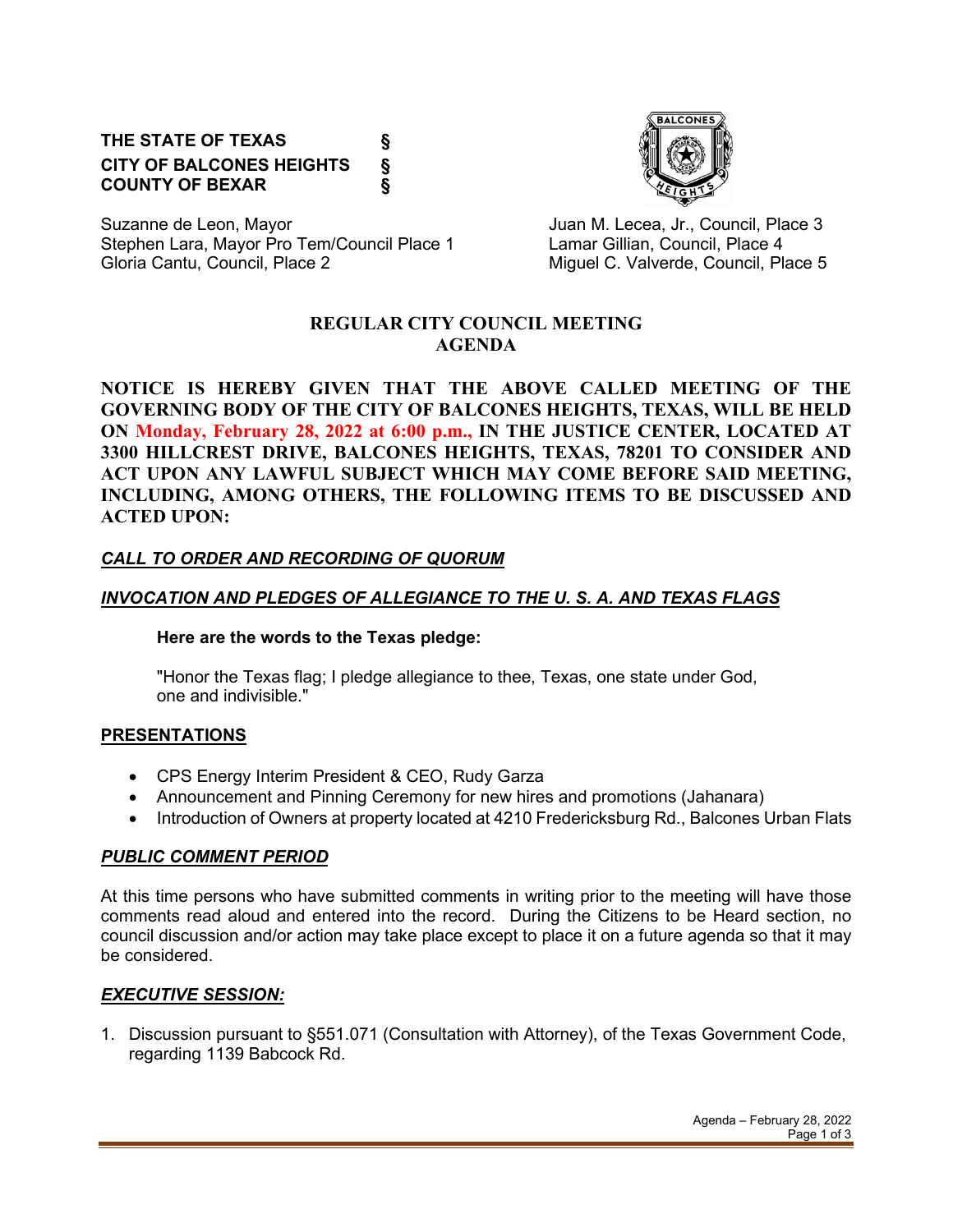### *RE-CONVENE IN OPEN SESSION:*

2. The City Council will conduct a hearing and take possible **ACTION** on the abatement order issued on December 17, 2021, for the residence and outbuildings at 1139 Babcock Road.

## **BUSINESS ITEMS:**

- *3. CONSENT AGENDA ITEMS*
	- a. Approval of minutes for Regular Meeting of January 31, 2022
	- b. Finance Report for the month of January 2022
	- c. Consideration and **ACTION** to adopt an Ordinance declaring unopposed candidates for the offices of Mayor, Council, Place 1, and Council, Place 2 in the May 7, 2022 Balcones Heights General Election providing that the election will not be held.
- 4. Consideration and **ACTION** to adopt a resolution authorizing the submittal of a Community Development Block Grant (CDBG) application due April 2022 for the 300 block of Crestview Drive Street Reconstruction project. (Thelen)
- 5. Consideration and **ACTION** approving a project budget for the reconstruction of the 300 Block of Crestview Drive (Leisure Drive to Hillcrest Drive) for the Bexar County 2022 Community Development Block Grant Application and approving the preliminary engineering design services and related activities. (Thelen)
- 6. The City Council will conduct a **PUBLIC HEARING** to amend the Balcones Heights Code of Ordinances Sec. 153.7.1.3 regulating the maximum height of a residential front yard fence.
- 7. Council will receive report and take **ACTION** on the recommendation from the Planning and Zoning Commission to amend Sec. 153.7.1.3 regulating the maximum height of a residential front yard fence. (Thelen)
- 8. Consideration and possible **ACTION** approving an Ordinance amending Code of Ordinances, Chapter 90; providing for the mandatory microchipping regulations for dogs and cats; therefore, removing the requirement for an annual city license for dogs and cats. (Thelen)
- 9. Consideration and **ACTION** to adopt an ordinance amending the FY 2021-22 approved budget to create and fund expense lines in the capital and economic incentive funds. (Messick)
- 10. Discussion regarding Board, Commission, and Committee appointments.
- 11. Comprehensive Land Use project update.
- 12. Strategic Plan Update. (Nastasi/Thelen)
- 13. Economic Development Corporation Summary. (Nastasi)
- 14. Finance Committee Update. (Gillian)
- 15. Department Reports and Q&A (Police Department, Fire Department, Community Development, Finance, and Economic Development & Public Affairs*)*